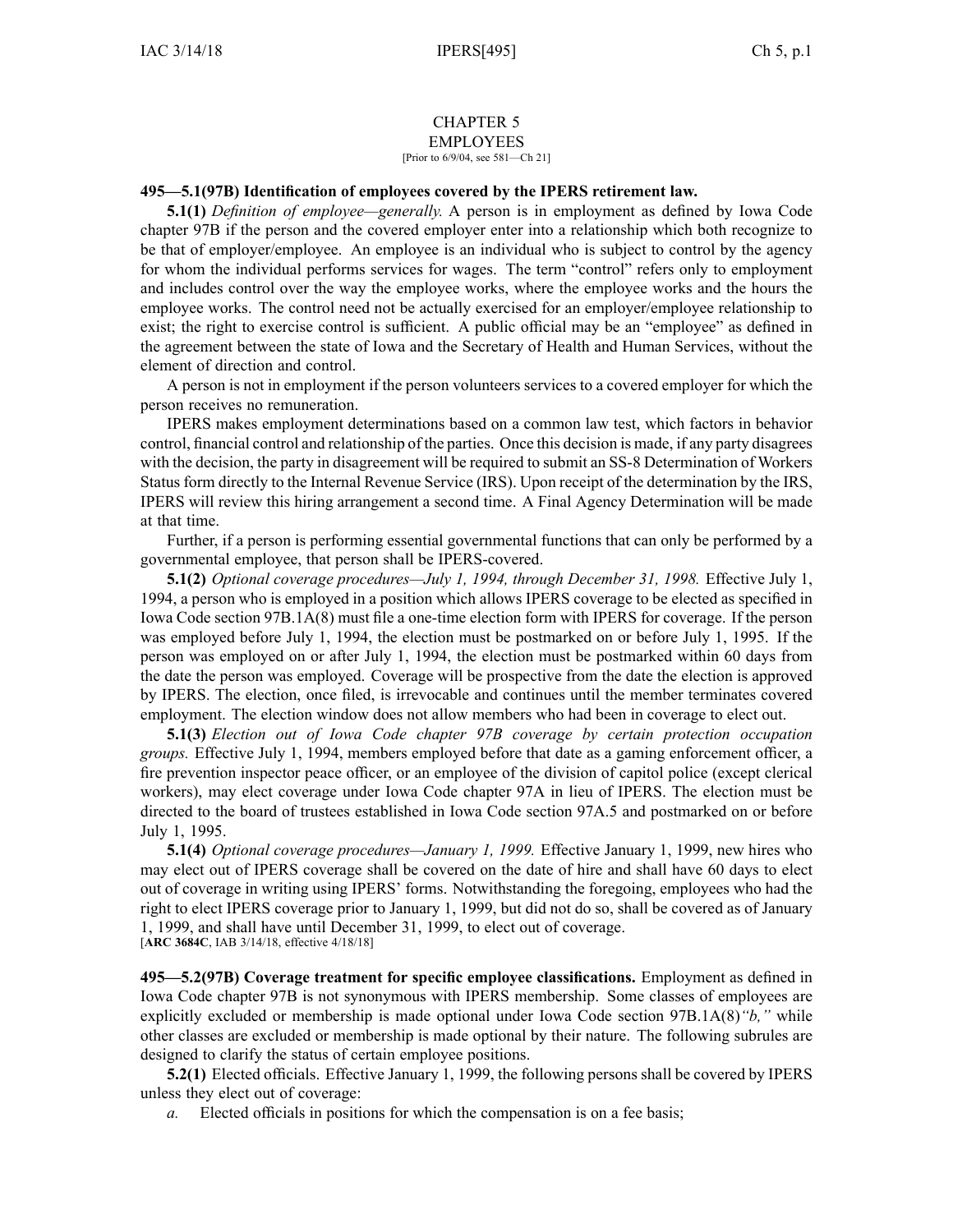- *b.* Elected officials of school districts;
- *c.* Elected officials of townships; and
- *d.* Elected officials of other political subdivisions who are in part-time positions.

An elected official who becomes covered under this chapter may later terminate membership by informing IPERS in writing of the expiration of the member's term of office or, if <sup>a</sup> member of the general assembly, of the intention to terminate coverage.

An elected official does not terminate covered employment with the end of each term of office if the official has been reelected for the same position. If elected for another position, the official shall be covered unless the official elects out of coverage.

**5.2(2)** County and municipal court bailiffs who receive compensation for duties shall be covered.

**5.2(3)** Full-time city attorneys shall be covered. Part-time city attorneys who are considered to be public officers or public employees shall be covered.

**5.2(4)** Magistrates shall be covered unless they elect out of IPERS coverage. Having made <sup>a</sup> choice to remain in IPERS coverage, <sup>a</sup> magistrate may not revoke that election and discontinue such coverage.

**5.2(5)** Office and clerical staff of <sup>a</sup> county medical examiner's office shall be covered. Effective January 1, 1995, county medical examiners and deputy county medical examiners who are full-time county employees shall be covered.

**5.2(6)** Police, firefighters, emergency personnel, and certain peace officers.

*a.* Effective July 1, 1994, police officers and firefighters of <sup>a</sup> city not participating in the retirement systems established under Iowa Code chapter [410](https://www.legis.iowa.gov/docs/ico/chapter/410.pdf) or [411](https://www.legis.iowa.gov/docs/ico/chapter/411.pdf) shall be covered.

*b.* Emergency personnel, such as ambulance drivers, who are deemed to be firefighters by the employer shall be covered as firefighters.

*c.* Effective January 1, 1995, part-time police officers shall be covered in the same manner as full-time police officers.

*d.* Reserve peace officers employed under Iowa Code chapter [80D](https://www.legis.iowa.gov/docs/ico/chapter/80D.pdf) shall not be covered in accordance with Iowa Code section [80D.14](https://www.legis.iowa.gov/docs/ico/section/80D.14.pdf).

*e.* A police chief or fire chief who has submitted <sup>a</sup> written reques<sup>t</sup> to the board of trustees created by Iowa Code section [411.36](https://www.legis.iowa.gov/docs/ico/section/411.36.pdf) to be exemp<sup>t</sup> from coverage under Iowa Code chapter [411](https://www.legis.iowa.gov/docs/ico/chapter/411.pdf) shall not be covered under IPERS in accordance with Iowa Code sections [384.6\(1\)](https://www.legis.iowa.gov/docs/ico/section/384.6.pdf) and [411.3](https://www.legis.iowa.gov/docs/ico/section/411.3.pdf). The city shall make on behalf of such person the contributions required under Iowa Code section  $384.6(1)$  to the International City Management Association/Retirement Corporation.

*f.* Peace officer candidates of the department of public safety shall not be covered.

*g.* An emergency medical care provider who provides emergency medical services, as defined in Iowa Code section [147A.1](https://www.legis.iowa.gov/docs/ico/section/2017/147A.1.pdf), and who is not <sup>a</sup> member of the retirement systems established in Iowa Code chapter [401](https://www.legis.iowa.gov/docs/ico/chapter/2017/401.pdf) or [411](https://www.legis.iowa.gov/docs/ico/chapter/2017/411.pdf) shall be covered.

**5.2(7)** County social welfare employees shall be covered.

**5.2(8)** Members of county soldiers relief commissions and their administrative or clerical employees shall be covered.

**5.2(9)** Part-time elected mayors, mayors of townships, and mayors who are paid on <sup>a</sup> fee basis are covered under IPERS unless they elect out of coverage. All other mayors, including appointed mayors and full-time elected mayors, whether elected by popular vote or by some other means, are covered.

**5.2(10)** Field assessors shall be covered.

**5.2(11)** Members of county boards of supervisors who receive an annual salary shall be covered. Effective for terms of office beginning January 1, 1999, part-time members of county boards of supervisors who receive an annual salary or are paid on <sup>a</sup> per diem basis shall be covered unless they elect out of coverage.

**5.2(12)** Temporary employees of the general assembly who are employed for less than six months in <sup>a</sup> calendar year or work less than 1,040 hours in <sup>a</sup> calendar year shall be covered unless the employee elects out of coverage. If coverage is elected, the member may not terminate coverage until termination of covered employment.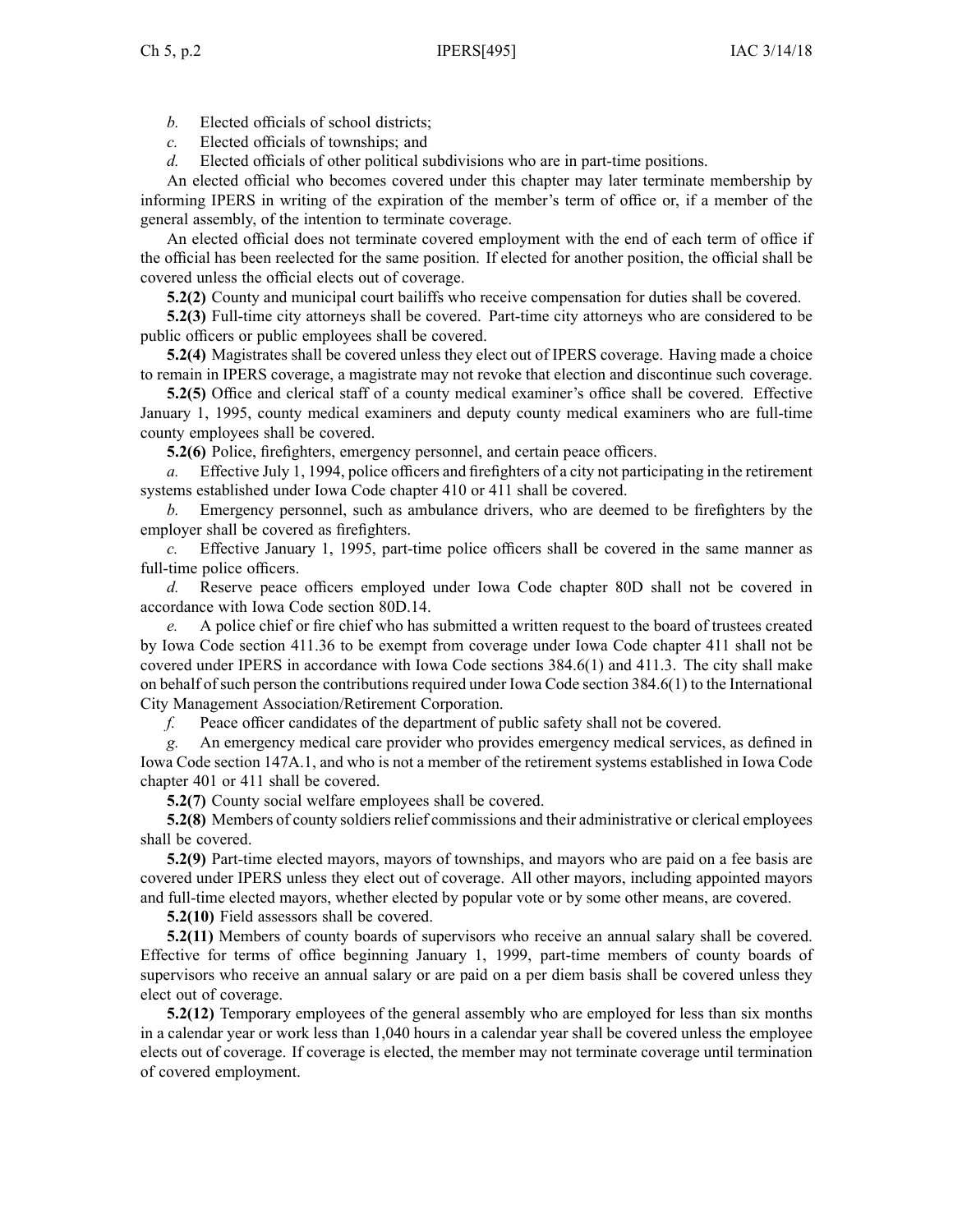**5.2(13)** Effective July 1, 2008, temporary employees shall not be covered provided that they have not established an ongoing relationship with an IPERS-covered employer. An ongoing relationship with an IPERS-covered employer is established when:

*a.* The employee is paid covered wages of \$1,000 or more per quarter in two consecutive quarters; or

*b.* The employee is employed by <sup>a</sup> covered employer for 1,040 or more hours in <sup>a</sup> calendar year. Coverage shall begin when the permanency of the relationship is established and shall continue until the employee's relationship with the covered employer is severed. If there is no formal severance, coverage for <sup>a</sup> person hired for temporary employment who has established an ongoing relationship with <sup>a</sup> covered employer shall continue until that person completes four consecutive calendar quarters in which no services are performed for that employer after the last covered calendar quarter.

No service credit will be granted to <sup>a</sup> temporary employee who has become <sup>a</sup> covered employee under this rule for any quarter in which no covered wages are reported unless the employee is on <sup>a</sup> leave of absence that qualifies for service credit under Iowa Code section [97B.1A\(20\)](https://www.legis.iowa.gov/docs/ico/section/97B.1A.pdf). Contributions shall be paid, and service credit shall be accrued, when wages are paid in the quarter after the ongoing relationship has been established.

**5.2(14)** Drainage district employees who have vested rights to IPERS through earlier participation or employees of drainage districts shall be covered unless they elect out of coverage.

**5.2(15)** Full-time and part-time county attorneys shall be covered.

**5.2(16)** Tax study committee employees shall be covered.

**5.2(17)** School bus drivers who are considered to be public employees shall be covered. School bus drivers who are independent contractors shall not be covered. A determination must be made by IPERS on the facts presented on <sup>a</sup> case-by-case basis.

**5.2(18)** Full-time or part-time students employed part-time by the educational institution where they are enrolled shall not be IPERS-covered. Full-time and part-time student status is as defined by the individual educational institutions. Full-time and part-time employment status is as defined by the individual employers. If the employer is not the institution where the college student is enrolled, the college student is not exemp<sup>t</sup> from IPERS coverage and employers would determine IPERS coverage by applying the usual permanen<sup>t</sup> or temporary rules.

High school and lower grade students continue to be exemp<sup>t</sup> from IPERS coverage.

**5.2(19)** Foreign exchange teachers and visitors including alien scholars, trainees, professors, teachers, research assistants and specialists in their fields of specialized knowledge or skill shall not be covered.

**5.2(20)** Members of any other retirement system in Iowa maintained in whole or in par<sup>t</sup> by public funds shall not be covered. However, effective July 1, 1996, an employee who has two jobs, one covered by IPERS and one covered by another retirement system in Iowa, shall remain an IPERS-covered employee, unless the employee receives credit in such other retirement system for both jobs.

**5.2(21)** Members who are contributing to the federal civil service retirement system or federal employees retirement system shall not be covered. However, effective July 1, 1996, an employee who has two jobs, one covered by IPERS and one covered by <sup>a</sup> federal retirement system, shall be considered as an IPERS-covered employee, unless the employee receives credit in such federal retirement system for both jobs.

**5.2(22)** Employees of credit unions without capital stock organized and operated for mutual purposes without profit shall not be covered.

**5.2(23)** Members of the ministry, rabbinate or other religious order who perform full-time or part-time religious service for <sup>a</sup> covered employer shall be covered. However, members of the ministry, rabbinate or other religious order who have taken the vow of poverty may elect out of coverage.

**5.2(24)** Any physician, surgeon, dentist or member of other professional groups employed full-time by <sup>a</sup> covered employer shall be covered. However, any member of <sup>a</sup> professional group who performs part-time service for any public agency but whose private practice provides the major source of income shall not be covered, excep<sup>t</sup> for city attorneys and health officials.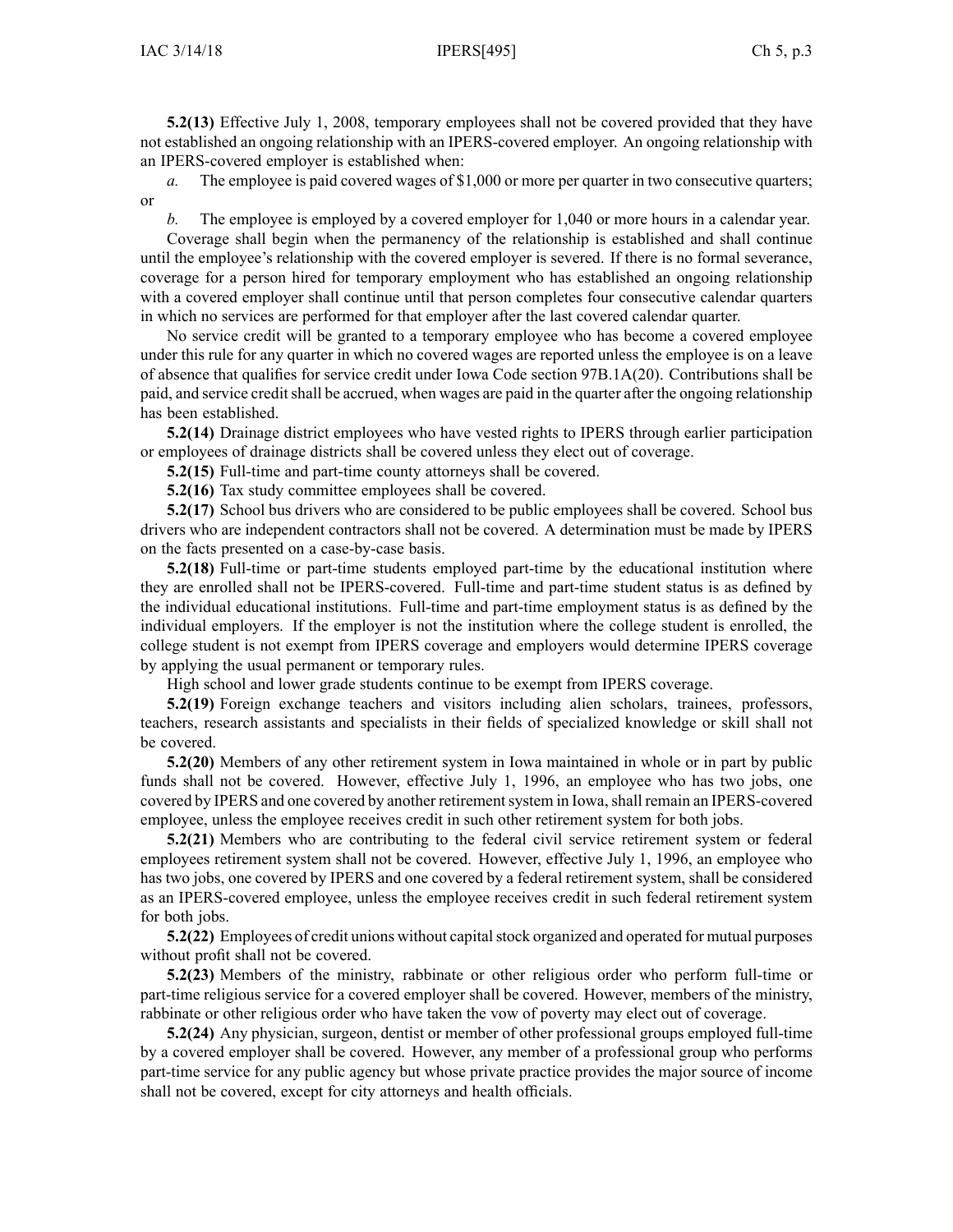**5.2(25)** Interns and resident doctors employed by <sup>a</sup> state or local hospital, school or institution shall not be covered.

**5.2(26)** Professional personnel who acquire the status of an officer of the state of Iowa or <sup>a</sup> political subdivision thereof, even though they engage in private practice and render governmen<sup>t</sup> service only on <sup>a</sup> part-time basis, shall be covered.

**5.2(27)** Effective July 1, 1994, volunteer firefighters and special police officers are considered temporary employees and shall be covered if they meet the requirements of subrule [5.2\(13\)](https://www.legis.iowa.gov/docs/iac/rule/495.5.2.pdf).

**5.2(28)** Residents or inmates of county homes shall not be covered.

**5.2(29)** Members of the state transportation commission, the board of parole, and the state health facilities council shall be covered unless they elect out of coverage.

**5.2(30)** Employees of an interstate agency established under Iowa Code chapter [28E](https://www.legis.iowa.gov/docs/ico/chapter/28E.pdf), and similar enabling legislation in an adjoining state, if the city had made contributions to the system for employees performing functions which are transferred to the interstate agency shall be considered employees of the city for the sole purpose of membership in IPERS, although the employer contributions for those employees are made by the interstate agency.

**5.2(31)** City managers, or city administrators performing the duties of city managers, under <sup>a</sup> form of city governmen<sup>t</sup> listed in Iowa Code chapter [372](https://www.legis.iowa.gov/docs/ico/chapter/372.pdf) or [420](https://www.legis.iowa.gov/docs/ico/chapter/420.pdf) shall be covered unless they elect out of coverage.

**5.2(32)** Employees appointed by the state board of regents shall be covered unless they elect coverage in an alternative retirement system qualified by the state board of regents. An employee must make an election in the alternative retirement system within 60 days of the employee's first day of employment.

**5.2(33)** Employees who work in additional positions with additional duties, along with normal duties with the same employer, shall be considered covered employees until all of their compensated duties to their employer cease. (Examples include teacher/coach; teacher/summer driver's education instructor; and city employee/paid firefighter.)

**5.2(34)** Adjunct instructors employed by <sup>a</sup> community college or university shall not be covered. Adjunct instructors are persons employed by <sup>a</sup> community college or university without <sup>a</sup> continuing contract and whose teaching load does not exceed one-half time for two full semesters or three full quarters for the calendar year. The determination of whether <sup>a</sup> teaching load exceeds one-half time shall be based on the number of credit hours or noncredit contact hours that the community college or university considers to be <sup>a</sup> full-time teaching load for <sup>a</sup> regular full semester or quarter. An adjunct instructor whose teaching load exceeds the foregoing limitations shall be covered.

In determining whether an adjunct instructor is <sup>a</sup> covered employee, no credit shall be granted for teaching periods of shorter duration than <sup>a</sup> regular semester or regular quarter (such as summer semesters), regardless of the number of credit or contact hours assigned to that period.

If there is no formal severance, an adjunct instructor who becomes <sup>a</sup> covered employee shall remain <sup>a</sup> covered employee until that person completes four consecutive calendar quarters in which no services are performed for that covered employer after the last covered calendar quarter. Notwithstanding the foregoing sentence, no service credit will be granted to any adjunct instructor who has become <sup>a</sup> covered employee under this rule for any calendar quarter in which no covered wages are reported unless the adjunct instructor is on an approved leave of absence that qualifies for service credit under Iowa Code section [97B.1A\(20\)](https://www.legis.iowa.gov/docs/ico/section/97B.1A.pdf).

**5.2(35)** Effective July 1, 1992, enrollees of <sup>a</sup> senior community service employment program authorized by Title V of the Older Americans Act and funded by the United States Department of Labor shall not be covered unless:

*a.* Both the enrollee and the covered employer elect coverage; or

*b.* The enrollee is currently contributing to IPERS.

For purposes of this subrule only, a covered employer is defined as the host agency where the enrollee is placed for training.

**5.2(36)** Employees of area agencies on aging shall be included. However, effective July 1, 1994, employees of area agencies on aging shall not be covered if the area agency has provided for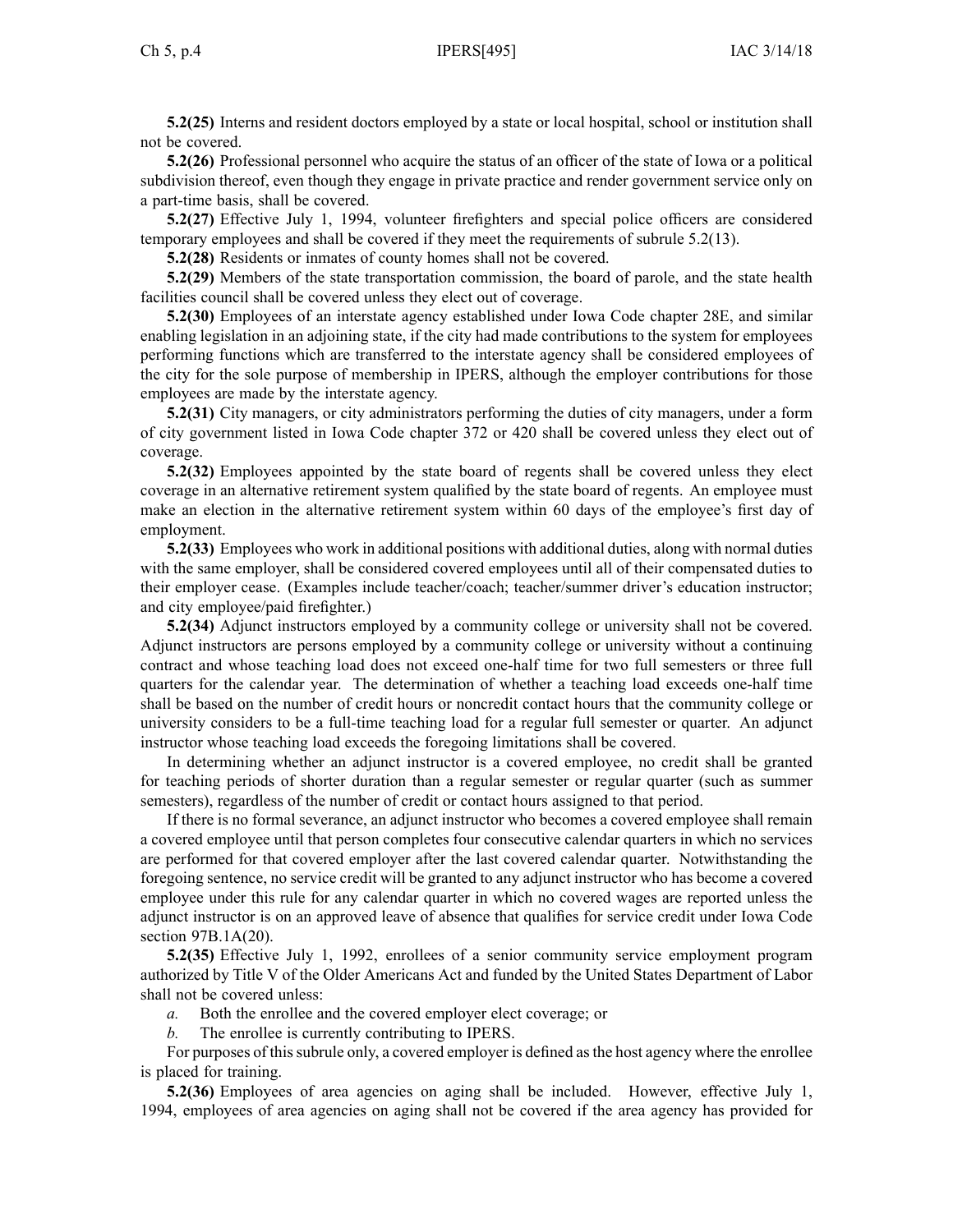participation by all of its eligible employees in an alternative qualified plan pursuan<sup>t</sup> to the requirements of the federal Internal Revenue Code. If an area agency on aging does not participate in an alternative plan, or terminates participation in such plan, IPERS coverage shall begin immediately.

**5.2(37)** Effective July 1, 1994, arson investigators shall not be covered. They were transferred to the public safety peace officers' retirement, accident and disability system as found in Iowa Code chapter [97A](https://www.legis.iowa.gov/docs/ico/chapter/97A.pdf).

**5.2(38)** Persons who meet the requirements of independent contractorstatus as determined by IPERS using the criteria established by the federal Internal Revenue Service shall not be covered.

**5.2(39)** Effective July 1, 1994, <sup>a</sup> person employed on or after that date for certain public safety positionsshall not be covered. These positions are gaming enforcement officers employed by the division of criminal investigation for excursion boat gambling enforcement activities, fire prevention inspector peace officers, and employees of the division of capitol police (except clerical workers).

**5.2(40)** Employees of area community colleges shall be covered unless they elect coverage under an alternative system pursuan<sup>t</sup> to <sup>a</sup> one-time irrevocable election. An employee must make an election in the alternative retirement system within 60 days of the employee's first day of employment.

**5.2(41)** Volunteer emergency personnel, such as ambulance drivers and emergency medical technicians, shall be considered temporary employees and shall be covered if they meet the requirements of subrule [5.2\(13\)](https://www.legis.iowa.gov/docs/iac/rule/495.5.2.pdf). Persons who meet such requirements shall be covered under the protection occupation requirements of Iowa Code section [97B.49B](https://www.legis.iowa.gov/docs/ico/section/97B.49B.pdf) if they are considered firefighters by their employers; otherwise they shall be covered under Iowa Code section [97B.1A](https://www.legis.iowa.gov/docs/ico/section/2017/97B.1A.pdf).

**5.2(42)** Persons employed through any program described in Iowa Code section [84A.7](https://www.legis.iowa.gov/docs/ico/section/84A.7.pdf) and provided by the Iowa conservation corps shall not be covered.

**5.2(43)** Appointed and full-time elective members of boards and commissions who receive <sup>a</sup> set salary shall be covered. Effective January 1, 1999, part-time elective members of boards and commissions not otherwise described in these rules who receive <sup>a</sup> set salary shall be covered unless they elect out of coverage. Members of boards, other than county boards of supervisors, and commissions, including appointed and elective full-time and part-time members, who receive only per diem and expenses shall not be covered.

**5.2(44)** Persons receiving rehabilitation services in <sup>a</sup> community rehabilitation program, rehabilitation center, sheltered workshop, and similar organizations whose primary purpose is to provide vocational rehabilitation services to target populations shall not be covered.

**5.2(45)** Persons who are members of <sup>a</sup> community service program authorized under and funded by grants made pursuan<sup>t</sup> to the federal National and Community Service Act of 1990 shall not be covered.

**5.2(46)** Persons who are employed by professional employment organizations, temporary staffing agencies, and similar noncovered employers and are leased to covered employers shall not be covered.

**5.2(47)** Persons who are employed by <sup>a</sup> covered employer and leased to <sup>a</sup> noncovered employer shall be covered.

**5.2(48)** Effective July 1, 1999, persons performing referee services for <sup>a</sup> covered employer shall not be covered, unless the performance of such services is included in the persons' regular job duties for the employer for which such services are performed.

**5.2(49)** Effective July 1, 2000, patient advocates appointed under Iowa Code section [229.19](https://www.legis.iowa.gov/docs/ico/section/229.19.pdf) shall be covered.

**5.2(50)** Employees of the Iowa student loan liquidity corporation shall not be covered. [**ARC [0662C](https://www.legis.iowa.gov/docs/aco/arc/0662C.pdf)**, IAB 4/3/13, effective 5/8/13; **ARC [2402C](https://www.legis.iowa.gov/docs/aco/arc/2402C.pdf)**, IAB 2/17/16, effective 3/23/16; **ARC [2981C](https://www.legis.iowa.gov/docs/aco/arc/2981C.pdf)**, IAB 3/15/17, effective 4/19/17; **ARC [3684C](https://www.legis.iowa.gov/docs/aco/arc/3684C.pdf)**, IAB 3/14/18, effective 4/18/18]

**495—5.3(97B) Participation in IPERS and another retirement system.** Effective July 1, 1996, an employee may actively participate in IPERS and another retirement system supported by public funds if the person does not receive credit under both IPERS and such other retirement system for the same position held.

[**ARC [3684C](https://www.legis.iowa.gov/docs/aco/arc/3684C.pdf)**, IAB 3/14/18, effective 4/18/18]

These rules are intended to implement Iowa Code sections [97B.1A](https://www.legis.iowa.gov/docs/ico/section/97B.1A.pdf), [97B.4](https://www.legis.iowa.gov/docs/ico/section/97B.4.pdf), [97B.42](https://www.legis.iowa.gov/docs/ico/section/97B.42.pdf), [97B.42A](https://www.legis.iowa.gov/docs/ico/section/97B.42A.pdf), [97B.49B](https://www.legis.iowa.gov/docs/ico/section/97B.49B.pdf), [97B.49C](https://www.legis.iowa.gov/docs/ico/section/97B.49C.pdf), and [97B.49G](https://www.legis.iowa.gov/docs/ico/section/97B.49G.pdf).